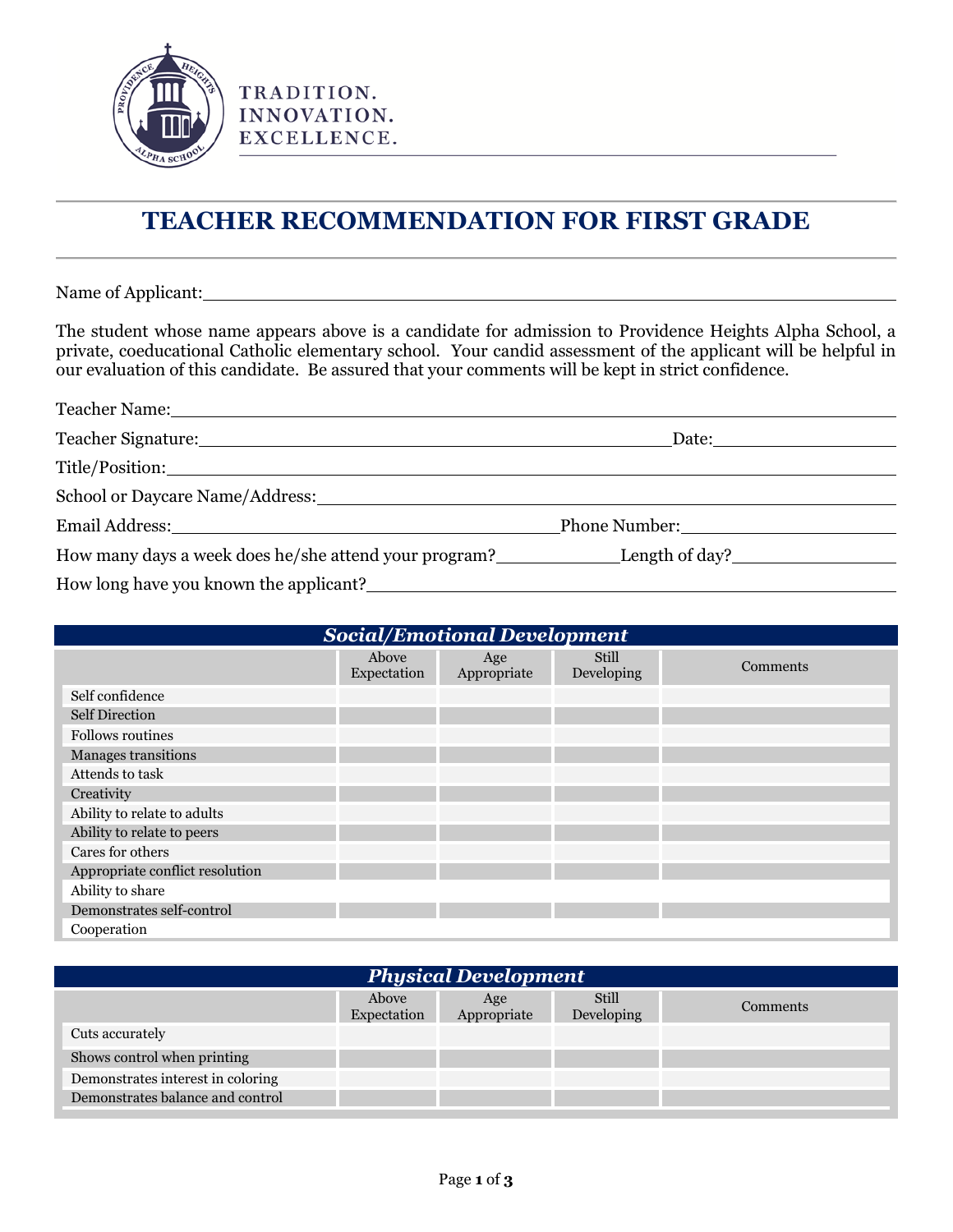| <b>Language Arts Development</b>                                     |                      |                    |                            |          |  |
|----------------------------------------------------------------------|----------------------|--------------------|----------------------------|----------|--|
|                                                                      | Above<br>Expectation | Age<br>Appropriate | <b>Still</b><br>Developing | Comments |  |
| Knows and recognizes the alphabet                                    |                      |                    |                            |          |  |
| Identifies rhyming words                                             |                      |                    |                            |          |  |
| Shows enthusiasm for learning to read                                |                      |                    |                            |          |  |
| Listens with interest to stories read aloud                          |                      |                    |                            |          |  |
| Knows sounds of consonants                                           |                      |                    |                            |          |  |
| Knows sounds of short vowels                                         |                      |                    |                            |          |  |
| Uses auditory and visual discrimination                              |                      |                    |                            |          |  |
| Shows confidence to speak in classroom                               |                      |                    |                            |          |  |
| Identifies events in the beginning,<br>middle, and end of a story    |                      |                    |                            |          |  |
| Demonstrates an understanding of<br>direction terms (up, down, etc.) |                      |                    |                            |          |  |
| Can print upper and lower case letters                               |                      |                    |                            |          |  |

| <b>Mathematical Development</b>                                                 |                      |                    |                     |          |  |
|---------------------------------------------------------------------------------|----------------------|--------------------|---------------------|----------|--|
|                                                                                 | Above<br>Expectation | Age<br>Appropriate | Still<br>Developing | Comments |  |
| Identifies geometric figures (circles,<br>squares, triangles, rectangles, etc.) |                      |                    |                     |          |  |
| Identifies one-to-one correspondence                                            |                      |                    |                     |          |  |
| Associations "o" with no objects                                                |                      |                    |                     |          |  |
| Identifies an equivalent group of objects<br>$(1-10)$                           |                      |                    |                     |          |  |
| Identifies a set having fewer or more<br>members than a given set               |                      |                    |                     |          |  |
| Identifies coins and their values                                               |                      |                    |                     |          |  |

## Please circle the words that describe this student:

| Well liked     | Anxious    | Caring              | Aggressive    | Disobedient     | Easily<br>discouraged | Conscientious |
|----------------|------------|---------------------|---------------|-----------------|-----------------------|---------------|
| Motivated      | Honest     | Influential         | Irritable     | Manipulative    | Organized             | Confident     |
| Follower       | Shy        | <b>Distractible</b> | Responsible   | Negative leader | Self-disciplined      | Assertive     |
| Over-protected | Articulate | Distracting         | Self-Centered | Positive leader | Perfectionist         | Other         |

## What are the strengths of this applicant?

## In what area does the applicant need to improve?